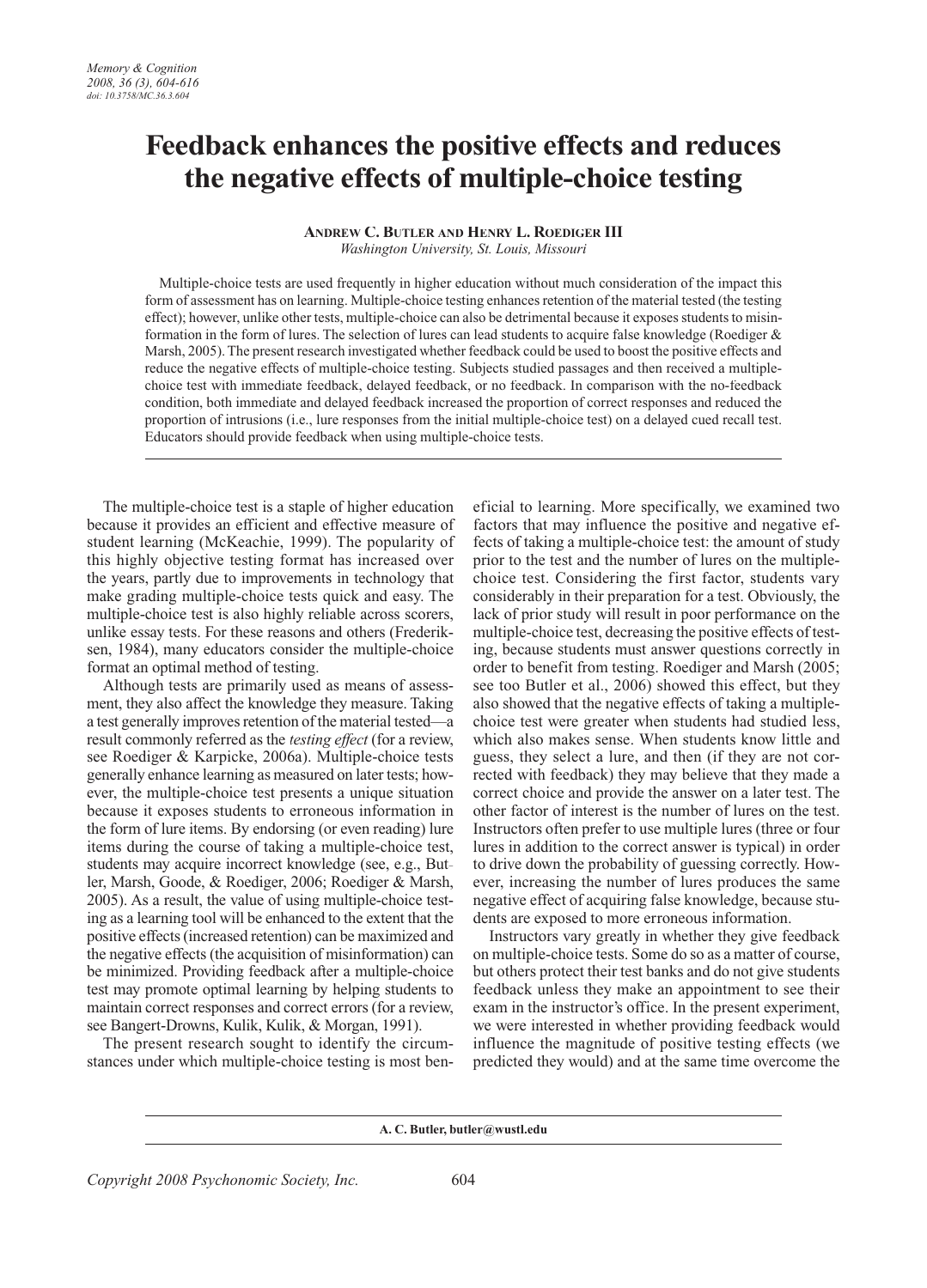negative effects of such tests (an issue in more doubt). In addition, we were interested in whether the timing of the feedback would have differential effects. Before describing our experiment, we will briefly summarize previous research relevant to this study.

# **Testing Benefits Retention**

The act of retrieving information from memory serves to modify the memory trace and increase the probability of future retrieval success (see, e.g., Carrier & Pashler, 1992; McDaniel & Masson, 1985; Tulving, 1967; Wheeler & Roediger, 1992). Because of the mnemonic benefit conferred by retrieval, many researchers have argued that tests should be used as learning tools in the classroom (e.g., Bangert-Drowns, Kulik, & Kulik, 1991; Foos & Fisher, 1988; Glover, 1989; Jones, 1923–1924; Roediger & Karpicke, 2006b). Indeed, recent research suggests that testing produces long-lasting benefits for retention of complex, educationally relevant materials (Butler & Roediger, 2007; McDaniel, Anderson, Derbish, & Morrisette, 2007).

With respect to multiple-choice tests in particular, previous research has shown that taking an initial multiplechoice test leads to superior performance on a subsequent test in comparison with not taking an initial test, regardless of whether the final test format is multiple-choice (see, e.g., Duchastel & Nungester, 1982; McDaniel et al., 2007) or cued recall (e.g., Butler & Roediger, 2007; McDaniel & Masson, 1985; Roediger & Marsh, 2005). For example, Butler, Karpicke, and Roediger (2007) had students study prose passages and then take an initial multiple-choice test that covered the material in the passages. On a subsequent cued recall test, subjects produced a higher proportion of correct responses for previously tested items than for a subset of the items that were not tested on the initial multiple-choice test.

## **Exposing Students to Misinformation**

Although testing generally enhances retention of the material, studies that utilize multiple-choice tests have also revealed negative consequences of exposing students to incorrect information. Taking a multiple-choice test leads subjects to assign higher "truth" values to false statements that appeared on the earlier multiple-choice test than to novel false statements (Toppino & Luipersbeck, 1993). Similarly, research has shown that exposure to incorrect spellings (Brown, 1988; Jacoby & Hollingshead, 1990) or false facts embedded within a passage (Marsh, Meade, & Roediger, 2003) can interfere with memory for correct spellings and facts, respectively. In addition, exposure to incorrect information can have a negative effect on subsequent test performance, even when the exposure occurs after the initial test (see, e.g., Brown, Schilling, & Hockensmith, 1999). However, the most detrimental effect of multiple-choice testing probably occurs when students endorse a lure, believing it to be the correct response. After selecting a lure on an initial multiple-choice test, students tend to produce that lure when prompted with the same question on a subsequent cued recall test (Butler et al., 2006; Roediger & Marsh, 2005). Moreover, Schooler, Foster, and Loftus (1988) found an impairing effect of endorsing a lure even when the endorsed lure was not included on the final test, indicating that the negative effects of committing an error on a multiple-choice test are not completely due to a bias for maintaining the same response. In essence, the persistence of incorrect responses indicates that students are acquiring false knowledge through multiple-choice testing—an outcome that is especially troubling given the power of testing to enhance retention (of incorrect facts, in this case).

A primary determinant of the magnitude of these negative effects is the level of performance on the multiple-choice test: As students commit more errors, the opportunities for acquiring false knowledge grow. One factor that influences the level of performance is test difficulty. Although test difficulty can be operationalized in many ways, a simple and systematic method for manipulating test difficulty is varying the number of multiple-choice alternatives. For example, Roediger and Marsh (2005) had subjects read prose passages and then take a multiple-choice test that contained equal numbers of two-, four-, and six-alternative questions. As the number of alternatives on the initial multiple-choice test increased, the proportion of correct responses on the multiple-choice test decreased. Then, after a delay, subjects took a comprehensive cued recall test. Increasing the number of lures on the multiple-choice test led to a decrease in the proportion of correct responses and an increase in the proportion of lures produced on the later cued recall tests. As was noted previously, Roediger and Marsh showed that the amount of prior study affected performance on an initial multiple-choice test and, as a result, on the final cued recall test as well. When students were not given the opportunity to read the passages and took the initial test "cold," they performed worse on both the initial multiple-choice test and the final cued recall test than they did when they studied the material.

## **Feedback Boosts Retention and Corrects Errors**

One potential method for increasing the benefits of testing and reducing the negative effects of exposing students to misinformation is to provide feedback after testing. Feedback allows students to correct errors (Bangert-Drowns, Kulik, Kulik, & Morgan, 1991) and maintain correct responses (Butler, Karpicke, & Roediger, in press), resulting in superior performance on a subsequent test in comparison with no feedback (McDaniel & Fisher, 1991). The type of feedback provided can range from a simple indication of whether the response is correct or incorrect (see, e.g., Schroth, 1977) to an elaborate explanation of why a certain response is correct (e.g., Tait, Hartley, & Anderson, 1973), to a full re-presentation of the original study materials that allows students to determine the accuracy of their responses (Agarwal, Karpicke, Kang, Roediger, & McDermott, in press). Perhaps the most critical piece of information in the feedback message is the correct response, which permits students to both evaluate the accuracy of their knowledge and encode the correct response, if necessary. Consequently, providing the correct response is more effective than simply indicating whether the response is correct or incorrect (e.g., Gilman, 1969;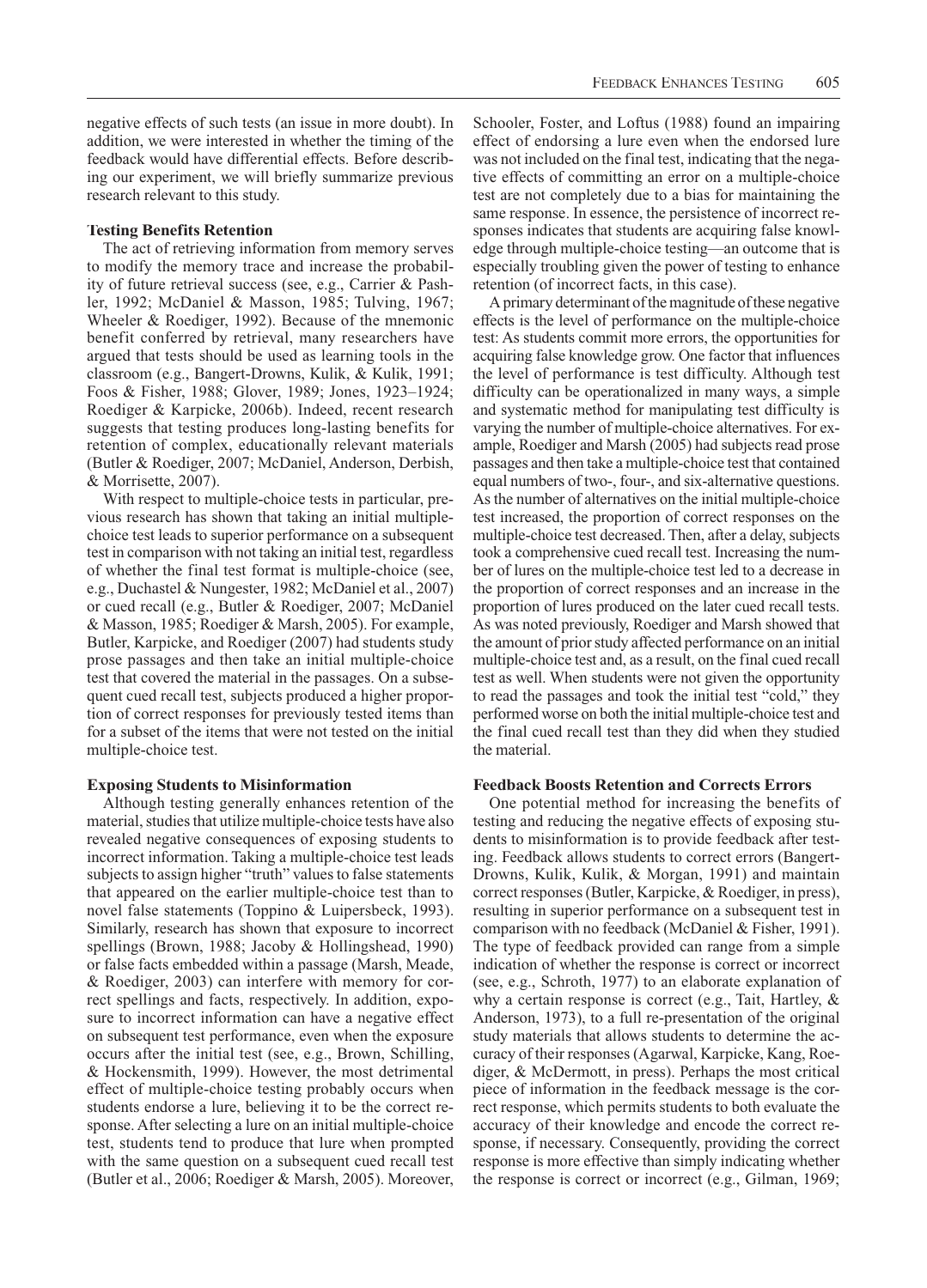Pashler, Cepeda, Wixted, & Rohrer, 2005; for a metaanalysis see Bangert-Drowns, Kulik, Kulik, & Morgan, 1991). The feedback message may also include other information, such as a re-presentation of the question and/ or the student's prior response, both of which help to reestablish the original context and permit the student to fully process the feedback. Such contextual reinstatement is especially critical when feedback is given after a delay.

Another important consideration is when to deliver the feedback to the student. In contrast with the general consensus about the types of feedback that work best, there is substantial disagreement about the optimal timing of feedback (for a review, see Kulik & Kulik, 1988). Motivated by behavioral theories of reinforcement, some researchers have argued that feedback should be given as soon as possible after an error in order to eliminate incorrect responses (see, e.g., Skinner, 1954), a position supported by numerous studies that have conceptualized feedback as reinforcement (e.g., Angell, 1949; Bourne, 1957; Paige, 1966; Sullivan, Schutz, & Baker, 1971). However, others have contended that feedback is functionally different from reinforcement and that delayed feedback is more effective because it gives errors a chance to dissipate, making the process of learning the correct response easier (e.g., Kulhavy, 1977; Kulhavy & Anderson, 1972; Kulhavy & Stock, 1989). Indeed, many studies have found delayed feedback to be more beneficial to the learning and retention of information than immediate feedback (e.g., Brackbill, Bravos, & Starr, 1962; Butler et al., 2007; Sturges, 1969; Surber & Anderson, 1975). For the most part, these disparate results have yet to be reconciled, feeding the debate about the optimal timing of feedback.

# **Report Option: Responding and Belief in Correctness**

In most testing situations in the classroom, students are not penalized for guessing on multiple-choice tests; rather, the instructor simply calculates the proportion of answers that are correct. A final interest in the present research was trying to assess both student responding and student belief in what answers were actually correct. If students acquire information from a multiple-choice test (whether correct or incorrect), do they believe that the information is correct? When students retrieve information on a test, they can assess various aspects of knowledge to determine its accuracy. In most metamemory situations, such monitoring processes lead to relatively accurate memory reports, because people control whether or not to report the information retrieved. However, educational testing is one area in which forced report dominates. On most classroom tests, the potential for full or partial credit exists, and there is often no penalty for guessing. As a result, students are encouraged to answer every question regardless of the perceived accuracy of the candidate response, making it hard to ascertain whether or not they actually believe in the correctness of any given response.

An interesting way to assess students' belief in the correctness of their knowledge is to manipulate the report option on the final test. Forced report instructions require subjects to respond to every question or to produce a predetermined number of responses, generally resulting in the production of a large amount of incorrect information (see, e.g., Roediger & Payne, 1985). In contrast, free report instructions allow subjects to volunteer or withhold responses, which often leads to enhanced memory accuracy in comparison with forced report (e.g., Koriat & Goldsmith, 1994, 1996). Thus, a manipulation of report option will help to gauge what people really know and what they will report on a test.

## **The Present Research**

The present research examined the effects of three variables on learning from a multiple-choice test in hopes of finding situations that maximize positive effects of multiple-choice testing while minimizing the negative effects. Students were randomly assigned to one of three initial study conditions: no exposure to the material (no study), a brief reading of the material (study), or a brief reading of the material combined with a rereading of the key sentences (restudy). The no-study and study conditions were similar to those employed in previous research on this topic (e.g., Roediger & Marsh, 2005). The restudy condition was designed to boost performance on the multiple-choice test above that of the study condition. The rereading of the key sentences was intended to be analogous to students reading through their notes or returning to the parts of the passage that they highlighted. Next, all subjects took a multiple-choice test with equal numbers of two-, four-, and six-alternative questions. For each response on the multiple-choice test, they received no feedback, immediate feedback, or delayed feedback. An additional subset of items was never tested to serve as a baseline for comparison with the testing conditions. Finally, after a 1-week delay, subjects returned for a comprehensive cued recall test. This final test used Koriat and Goldsmith's (1996) procedure in which a forced report phase that required guessing was followed by a free report phase in which the responses were judged for correctness.

On the basis of the testing-effect literature reviewed previously, we predicted an overall benefit in performance on the final cued recall test for items tested on the initial multiple-choice test relative to items not initially tested. However, we expected the magnitude of this testing effect to be determined by the amount of prior study and the number of multiple-choice alternatives. More specifically, a greater amount of prior study should lead to better performance on the initial multiple-choice test, resulting in a higher proportion of correct responses and a lower proportion of intrusions (lure responses from the initial multiple-choice test) on the final cued recall test. Similarly, fewer multiple-choice alternatives should lead to better performance on the initial multiple-choice test, resulting in a higher proportion of correct responses and lower proportion of intrusions on the final cued recall test. Thus, performance on the initial multiple-choice test was expected to play a large role in determining performance on the subsequent cued recall test when feedback was not provided. We expected feedback to have positive effects on both correct and incorrect responses (perhaps elimi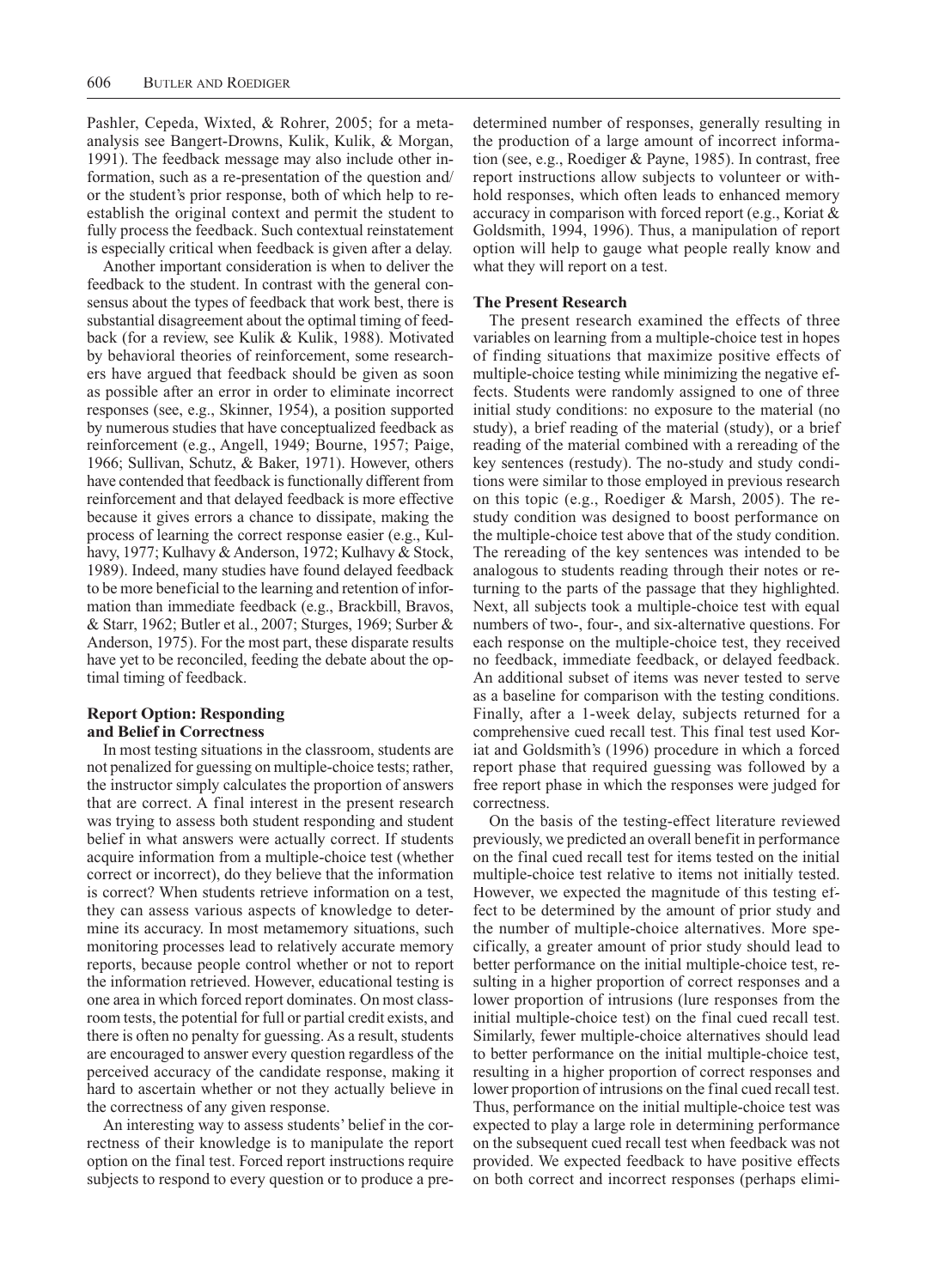nating the negative effects of multiple-choice testing). We anticipated that feedback would allow students to correct their errors, leading to a reduction of the proportion of intrusions produced on the cued recall test, and that feedback would help to maintain correct responses made on the initial multiple-choice test.

A primary purpose of the present experiment was to explore any novel interactions among the three variables of interest. Although each of the variables included has been investigated in previous research, no study has manipulated all three within a single experiment. As was described previously, the amount of prior study and the number of multiple-choice alternatives variables were expected to have separate and additive effects on cued recall test performance in the absence of feedback. However, it was less clear whether (and how) the pattern of cued recall test performance produced by these two variables would be altered when feedback was provided. There were at least two potential hypotheses about how feedback would interact with the amount of prior study and the number of multiple-choice alternatives variables. One possible outcome was that the provision of feedback would increase the proportion of correct responses and reduce the proportion of intrusions, but would leave the overall pattern of effects observed in the no-feedback condition intact (e.g., a smaller increase in production of lures on the final test as a function of number of alternatives on the prior test). Another possible outcome would be for feedback to completely eliminate the effects of prior study and the number of multiple-choice alternatives on final cued recall, bringing performance in all conditions up to the same level. Similarly, several hypotheses could be generated about the optimal timing of feedback. However, we predicted that delayed feedback would lead to superior performance in comparison with immediate feedback because of the added benefits of allowing the incorrect response to dissipate (see, e.g., Kulhavy & Anderson, 1972) and providing a spaced presentation of the material (see Dempster, 1989) in the case of delayed feedback.

We also manipulated report option on the final cued recall test. We expected that free report would reduce the overall proportion of intrusions in comparison with forced report. However, students' ultimate success at restricting their report to correct responses hinges upon their ability to differentiate between correct and incorrect responses. If students cannot effectively make such a distinction, then free report may result in the reduction of both correct and incorrect responses in comparison with forced report. Thus, manipulating report option permits us to examine students' metamemorial knowledge of their responding.

#### **METHOD**

#### **Subjects**

Seventy-two undergraduate psychology students at Washington University in St. Louis participated for course credit or pay (\$20). They were treated in accordance with the "Ethical Principles of Psychologists and Code of Conduct" (American Psychological Association, 2002).

#### **Design**

The experiment used a 3 (amount of prior study: no study, study, restudy)  $\times$  3 (number of multiple-choice alternatives: two, four, six)  $\times$  3 (feedback condition: no feedback, immediate feedback, delayed feedback)  $\times$  2 (report option: forced report and free report) mixed design. In addition, the experiment included a control condition in which no multiple-choice test was given on some material (no test). This condition could not be crossed with the number of multiple-choice alternatives factor and is therefore not fully incorporated into the main design (see the counterbalancing section). The number of multiple-choice alternatives and the feedback-condition variables were manipulated within subjects and between materials. The amount-of-prior-study variable was manipulated between subjects. Report option was manipulated within subjects during the cued recall test on all items.

#### **Materials and Counterbalancing**

Stimuli consisted of a set of 12 prose passages covering a variety of historical topics (e.g., the Khmer Rouge). The passages were developed using information obtained from two online encyclopedias (www.encyclopedia.com and www.en.wikipedia.org). Each passage contained approximately 400 words arranged into four paragraphs. Four facts were identified in each passage, with each fact corresponding to one of the four paragraphs. The "key sentences" that subjects in the restudy condition were given to reread consisted of the sentences from the passage that contained these facts. A question was designed to test each fact from the passage using a fill-inthe-blank format. The correct response to each question (henceforth referred to as the *target*) consisted of a short phrase between one and three words in length. For example, *Many of the leaders of the Khmer Rouge were educated in \_\_\_\_\_* (target: *France*). For the purposes of the multiple-choice test, five plausible lures were developed for each question for the six-alternative condition (the correct answer plus five lures). Two lures were randomly removed to create the four-alternative condition, and four lures were randomly removed to create the two-alternative condition. No lure or target appeared as a potential answer to another question.

The experimental materials were counterbalanced in several ways. First, across subjects, each passage was used in each condition an equal number of times. In order to accomplish this, the materials were divided into four sets of three passages. The four sets were then rotated through the three feedback conditions (no feedback, immediate feedback, delayed feedback) and the no-test control condition to create four versions of the multiple-choice test. Then, within each version, the three passages in each test condition were rotated through the number of multiple-choice alternative conditions (two, four, six) to create a total of 12 versions of the multiple-choice test. Second, for each of the 12 versions of the multiple-choice test, the target appeared equally in each possible position in comparison with the lures across the items within each multiple-choice alternatives condition. For example, in the four-alternative condition, the target appeared three times in the first, second, third, and fourth positions.

#### **Procedure**

The entire experiment was conducted on PCs using E-Prime software (Schneider, Eschman, & Zuccolotto, 2002) and involved two sessions that were spaced 1 week apart.

**Session 1**. Subjects began with a study phase in which treatment was given according to a randomly assigned condition: no study, study, or restudy. Those in the no-study condition did not read the passages and skipped ahead to the filler task (playing a Pac-Man video game for 5 min) that separated the study phase from the multiple-choice test. Each subject in the study condition read through all 12 passages in a different order, which was randomly determined by the computer at the start of the session. The passages were presented one half at a time (approximately 200 words), with each half appearing on the screen for 30 sec. Subjects in the restudy condition read through the full set of passages in the same manner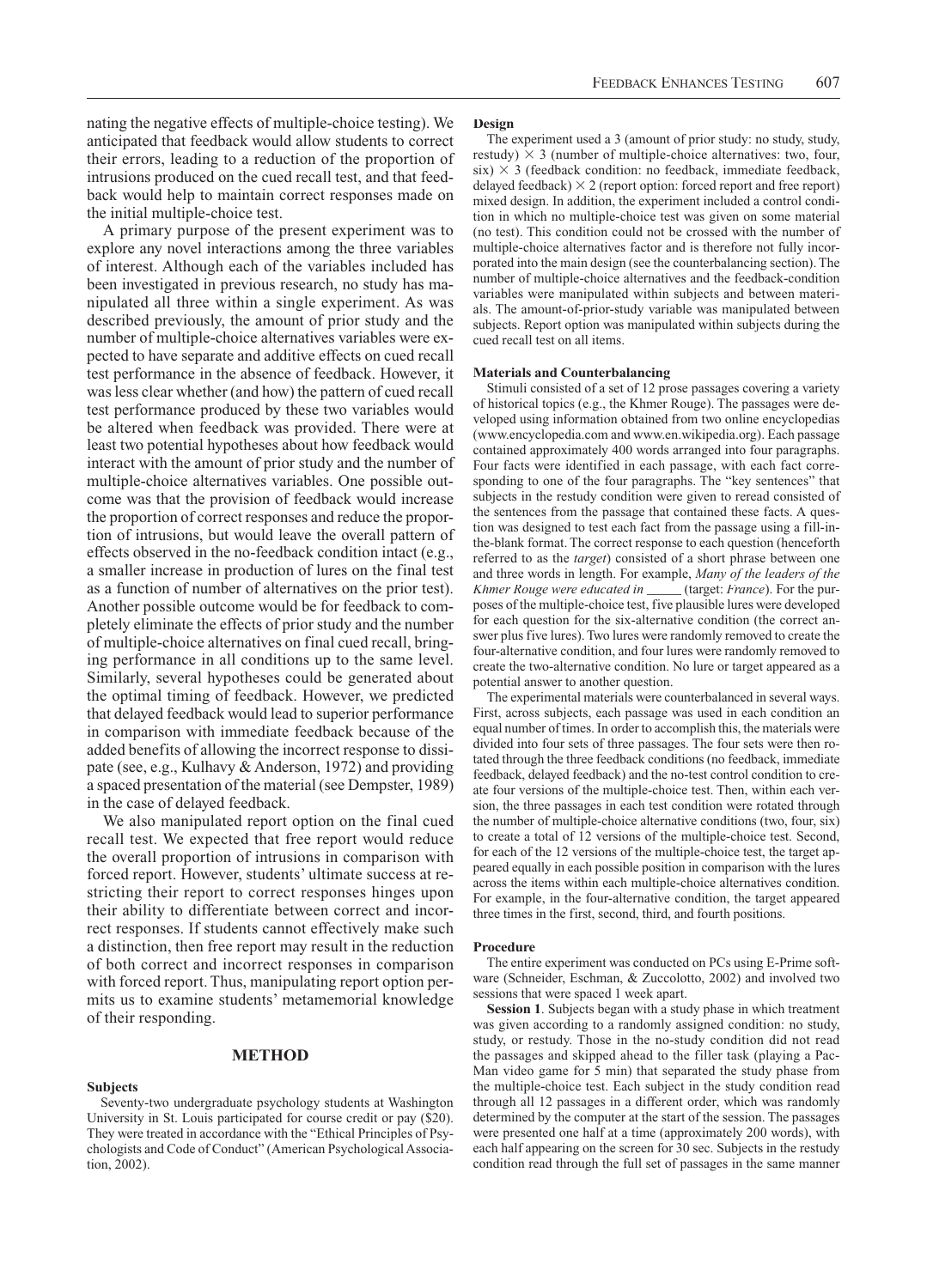as did those in the study condition. However, after reading the passages, they engaged in the filler task for 2 min and then reread the key sentences that contained information on the tests from each passage. The key sentences were grouped by passage, and each group of sentences was displayed for 30 sec. Again, the computer randomly determined a different presentation order for each subject.

Prior to taking the multiple-choice test, all subjects engaged in a filler task (Pac-Man) for 5 min. After the filler task, they received instructions about the multiple-choice test (those in the no-study condition were told that it was a general knowledge test). The test was self-paced and consisted of 42 questions. The first 6 questions were always filler items in order to ensure that subjects did not have information from the last passage in working memory. Subjects in the study and restudy conditions were told that these items were practice questions. The remaining 36 questions corresponded to the passages in the three feedback conditions (no feedback, immediate feedback, delayed feedback). With the exception of the filler questions, which were always presented first, the computer randomized the presentation of the questions so that each subject received a different order. Each question was presented at the top of the screen with the alternatives listed below. The position of the target in comparison with the lures was counterbalanced as described previously. Subjects were instructed to press the button corresponding to the position of the correct answer (e.g., press 1 for the alternative in position 1). The position number preceded each alternative to facilitate responding. Feedback was presented for 10 sec either immediately after the response (immediate feedback) or at the end of the test (delayed feedback). In order to equate the amount of time spent on each question, a message ("Please wait for the next question to load") was displayed for 10 sec after items in the no-feedback condition. Feedback consisted of an indication of the accuracy of the response (correct–incorrect), a re-presentation of the question, the response selected, and the correct response. After students finished the multiple-choice test, they were reminded of the second session and dismissed.

**Session 2**. One week after the first session, subjects returned to take a final, comprehensive cued recall test that incorporated a procedure adopted from Koriat and Goldsmith (1994, 1996) in which a forced report phase is followed by a free report phase. The questions on the final cued recall test were exactly the same as those on the initial multiple-choice test (with the addition of the subset of untested items). Similar to the multiple-choice test, each fill-in-theblank question on the cued recall test was presented at the top of the screen (e.g., *Many of the leaders of the Khmer Rouge were educated in* \_\_\_\_\_\_\_.). However, instead of choosing from a list of alternatives, subjects had to produce the response from memory and type it in by using the keyboard. The test was self-paced and consisted of two phases. In the forced report phase, subjects were given instructions to provide a response to every question, even if they had to guess. After each response, they were asked to rate their confidence in the response on a scale of 0 to 100. After answering all questions, students proceeded to the free report stage, in which they were given the opportunity to go back through their responses from the forced report phase and to decide whether to keep or omit each response. They were shown the question and their response, but not their confidence estimate. The stated goal was to keep as many correct and omit as many incorrect answers as possible. After the second session was complete, subjects were debriefed and dismissed.

#### **RESULTS**

All results deemed significant were reliable at the .05 level of confidence unless otherwise noted. Pairwise comparisons were Bonferroni corrected to the .05 level. In the analysis of repeated measures, a Greenhouse–Geisser correction was used for violations of the sphericity assumption (Geisser & Greenhouse, 1958).

| <b>Table 1</b>                                                |
|---------------------------------------------------------------|
| Proportion Correct on the Initial Multiple-Choice Test As a   |
| <b>Function of the Number of Multiple-Choice Alternatives</b> |
| and the Amount-of-Prior-Study Condition                       |
|                                                               |

| Study     |     | Number of Alternatives |     |     |  |
|-----------|-----|------------------------|-----|-----|--|
| Condition | Two | Four                   | Six |     |  |
| No study  | .56 | .34                    | .28 | .39 |  |
| Study     | .69 | .56                    | .47 | .57 |  |
| Restudy   | .84 | .72                    | .70 | .75 |  |
| М         | .69 | -54                    | 48  | -57 |  |

#### **Initial Multiple-Choice Test**

Table 1 displays the proportion of correct responses on the initial multiple-choice test as a function of the number of multiple-choice alternatives and the amount of prior study (the data are collapsed across feedback condition because the manipulation had not yet been introduced). The data were analyzed by way of a 3 (amount of prior study)  $\times$  3 (number of multiple-choice alternatives) repeated measures ANOVA. This analysis revealed two significant main effects, both of which were expected. First, there was a main effect of prior study  $[F(2,69) = 66.25,$  $MS_e = 0.035$ ,  $\eta_p^2 = .66$ ] in which the restudy condition produced a higher proportion of correct responses than did the study condition  $[t(46) = 13.68, SED = 0.026,$  $d = 1.29$ ,  $p_{\text{rep}} = 1.00$  ( $p_{\text{rep}}$  is an estimate of the probability of replicating the direction of an effect; see Killeen, 2005)], which in turn was higher than the no-study condition  $\left[\frac{t(46)}{5.99}, \frac{SED}{SED} = 0.031, d = 1.20, p_{rep} = 1.00\right]$ . Second, there was a main effect of the number of multiplechoice alternatives in which the proportion of correct responses decreased as the number of alternatives increased. Both the linear  $[F(1,69) = 73.76, MS_e = 0.022, \eta_p^2 = .52]$ and quadratic  $[F(1,69) = 7.05, MS_e = 0.018, \eta_{p}^2 = .09]$ effects were significant. No other effects approached significance. Our interest centered on how multiple-choice performance would affect the cued recall test that was given a week later.

## **Final Cued Recall Test: Forced Report**

The data from the forced report phase of the cued recall test were analyzed first. There were three potential outcomes for each item in this phase: a correct response (correct), the production of a lure from the prior multiplechoice test (intrusion), or an incorrect response that had not appeared previously as a lure (incorrect other).<sup>1</sup>

**Correct responses**. The upper portion of Table 2 shows the proportion of correct responses as a function of the amount of prior study and feedback condition, with the no-test condition included for comparison purposes. The data are collapsed across the number of multiple-choice alternatives because this variable did not interact with any other variable of interest, as reported below (see the Appendix for the full data). The data were analyzed with a 3 (amount of prior study)  $\times$  3 (number of multiple-choice alternatives)  $\times$  3 (feedback condition) repeated measures ANOVA. First, a main effect of feedback condition was observed  $[F(2,138) = 66.79, MS_e = 0.051, \eta_p^2 = .49]$  in which delayed feedback led to a higher proportion of cor-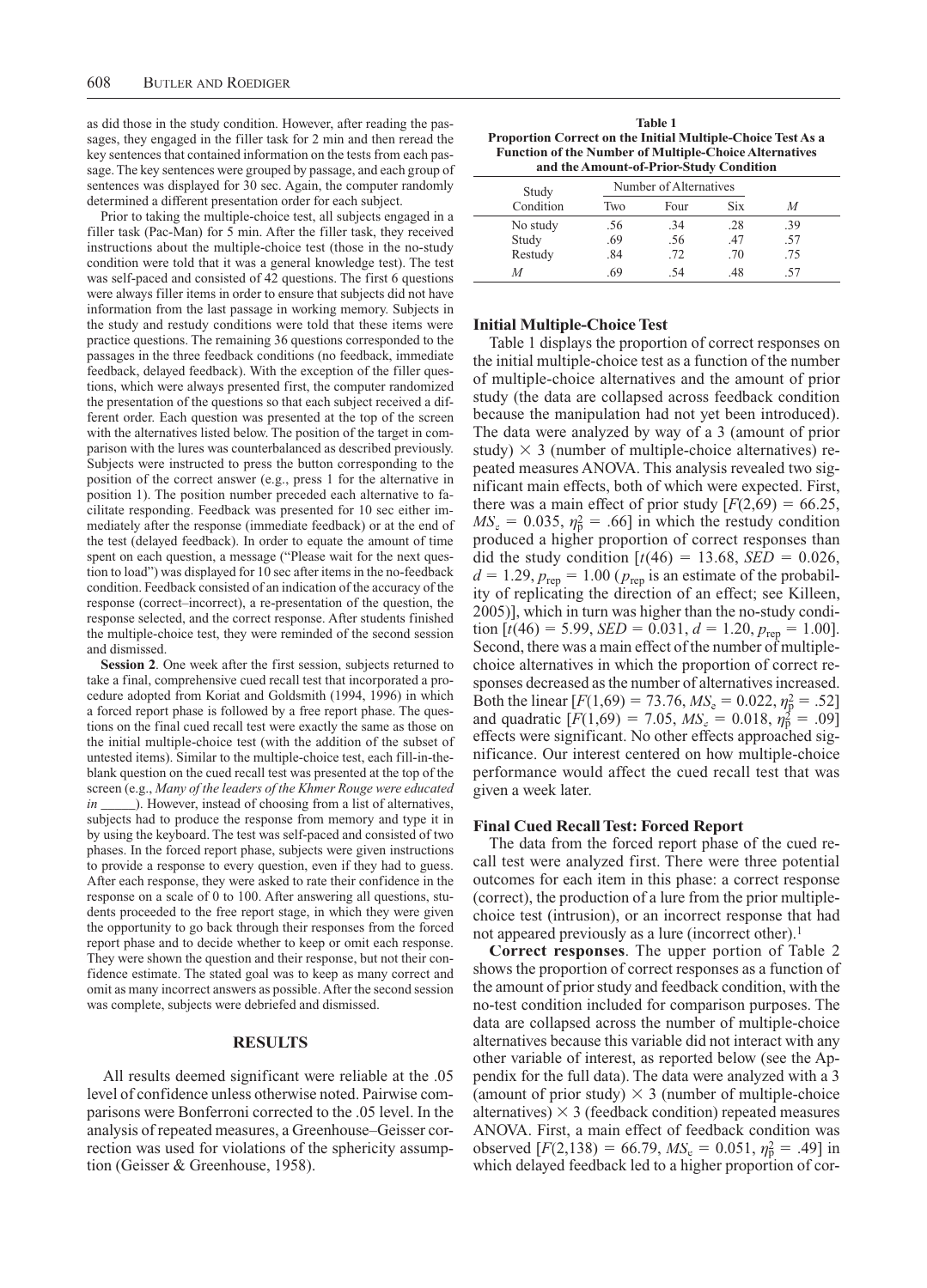| Table 2                                                 |
|---------------------------------------------------------|
| <b>Proportion Correct on the Final Cued Recall Test</b> |
| As a Function of Amount-Of-Prior-Study and Feedback     |
| <b>Conditions (Including the No-Test Condition)</b>     |

|                    | Feedback Condition |                 |                       |                     |     |  |  |
|--------------------|--------------------|-----------------|-----------------------|---------------------|-----|--|--|
| Study<br>Condition | No<br><b>Test</b>  | No.<br>Feedback | Immediate<br>Feedback | Delayed<br>Feedback | M   |  |  |
|                    |                    |                 | Forced Report         |                     |     |  |  |
| No study           | .10                | .18             | .42                   | .57                 | .32 |  |  |
| Study              | .11                | .33             | .43                   | .54                 | .35 |  |  |
| Restudy            | .22                | .41             | .50                   | .57                 | .43 |  |  |
| M                  | .14                | .31             | .45                   | .56                 | .37 |  |  |
|                    |                    |                 | Free Report           |                     |     |  |  |
| No study           | .04                | .12             | .39                   | .52                 | .27 |  |  |
| Study              | .06                | .28             | .38                   | .50                 | .31 |  |  |
| Restudy            | .16                | .35             | .46                   | .52                 | .37 |  |  |
| M                  | .09                | .25             | .41                   | .51                 | .32 |  |  |

Note—Data have been collapsed across the number of initial multiplechoice alternatives.

rect responses than did immediate feedback  $[t(71) = 4.79]$ *SEM* = 0.022,  $d = .56$ ,  $p_{rep} = 1.00$ ] and immediate feedback was higher than no feedback  $[t(71) = 6.40, SEM =$ 0.022,  $d = .69$ ,  $p_{\text{rep}} = 1.00$ ]. Second, there was a marginally significant main effect of prior study  $[F(2,69) = 2.92]$ ,  $MS_e = 0.197$ ,  $p = .06$ ]. Pairwise comparisons showed only one significant difference: The restudy condition led to a higher proportion of correct responses than did the no-study condition  $[t(46) = 3.02, SEM = 0.035, d =$ .75,  $p_{\text{rep}}$  = .98]. Finally, there was also a significant interaction between the feedback condition and prior study  $[F(4,138) = 5.77, MS_e = 0.051, \eta_p^2 = .14]$ . The proportion of correct responses increased substantially as the amount of prior study increased (i.e., going from no study to study to restudy) in the no-feedback condition, but not in the delayed-feedback condition. In fact, in the delayedfeedback condition, it did not matter whether students had previously studied the material at all; performance was roughly the same in all three of the study conditions. Finally, the proportion of correct responses differed only slightly as a function of the number of multiple-choice alternatives (see the Appendix). There was a numerical trend in the no-feedback condition in which the proportion of correct responses decreased as the number of multiplechoice alternatives increased. However, the linear trend did not reach significance when tested with an ANOVA conducted on the data from no-feedback condition alone  $[F(1,69) = 2.60, MS_e = 0.048, p = .11]$ . Nevertheless, the numerical trend was in the right direction, and there may have been insufficient power to detect the effect (observed power  $= .36$ ). Other research making this comparison has found effects of roughly the same size as that seen in the present study (e.g., Roediger & Marsh, 2005). No other effects approached significance. Although the main analyses did not include the no-test control condition, an additional *t* test revealed that the no-feedback condition (which received a test) produced a significantly greater proportion of correct responses than did the no-test condition  $[t(71) = 9.11, SEM = 0.018, d = .97, p_{rep} = 1.00]$ , showing the basic testing effect.

**Intrusions**. The upper portion of Table 3 displays the proportion of intrusions made on the cued recall test as a function of the amount-of-prior-study and feedback conditions, with the no-test condition included for comparison purposes (the data are again collapsed across the number of multiple-choice alternatives because this variable did not interact with any other variable of interest, as reported below; see the Appendix). The data were again analyzed by a 3 (amount of prior study)  $\times$  3 (number of multiple-choice alternatives)  $\times$  3 (feedback condition) repeated measures ANOVA. Several significant effects emerged. First, there was a main effect of feedback condition  $[F(2,138) = 22.62, MS_e = 0.031,$  $\eta_p^2$  = .25] in which no feedback produced a significantly higher proportion of intrusions than did the immediate feedback  $\left[\hat{t}(71) = 5.90, SEM = 0.018, d = .65, p_{\text{rep}}\right]$ .99] and delayed feedback  $[t(71) = 4.65, SEM = 0.019,$  $d = .81, p_{\text{rep}} = 1.00$ ]. Second, a main effect of prior study was observed  $[F(2,69) = 3.07, MS_e = 0.034, \eta_p^2 = .08]$ in which the no-study condition led to the production of more lures than did the restudy condition  $\left[\frac{t(46)}{2}\right] = 2.45$ , *SEM* = 0.016,  $d = .35$ ,  $p_{rep} = .95$ ]. Third, there was a linear trend in the number of multiple-choice alternatives  $[F(1,69) = 5.30, MS_e = 0.039, \eta_p^2 = .07]$  in which a greater number of alternatives led to a higher proportion of intrusions, as shown in the Appendix. Finally, there was an interaction between prior study and feedback condition  $[F(4,138) = 5.88, MS_e = 0.031, \eta_p^2 = .15]$ . Greater amount of prior study decreased the proportion of intrusions in the no-feedback condition (as in Roediger & Marsh, 2005), but the amount of prior study was neutralized by feedback, which reduced the number of intrusions. No other effects reached significance. As before, the main analysis did not include the no-test condition, but an additional *t* test confirmed that the nofeedback condition produced a higher proportion of intrusions than did the no test control condition in which no lures had been shown  $[t(71) = 4.49, SEM = 0.019,$  $d = .65$ ,  $p_{\text{rep}} = .99$ ]. Feedback on the multiple-choice test reduced lure intrusions to this baseline level.

**Table 3 Proportion Intrusions on the Final Cued Recall Test As a Function of Amount-of-Prior-Study and Feedback Conditions (Including the No-Test Condition)**

|                    | Feedback Condition     |                |                       |                     |     |  |  |
|--------------------|------------------------|----------------|-----------------------|---------------------|-----|--|--|
| Study<br>Condition | N <sub>0</sub><br>Test | No<br>Feedback | Immediate<br>Feedback | Delayed<br>Feedback | М   |  |  |
|                    |                        | Forced Report  |                       |                     |     |  |  |
| No study           | .17                    | .32            | .14                   | .13                 | .19 |  |  |
| Study              | .25<br>.16             |                | .18                   | .13                 | .18 |  |  |
| Restudy            | .15                    | .16<br>.14     |                       | .15                 | .15 |  |  |
| $\overline{M}$     | .16                    | .24            | .15                   | .14                 | .17 |  |  |
|                    |                        |                | Free Report           |                     |     |  |  |
| No study           | .05                    | .19            | .07                   | .07                 | .10 |  |  |
| Study              | .06                    | .15            | .08                   | .07                 | .09 |  |  |
| Restudy            | .05                    | .08            | .09                   | .07                 | .07 |  |  |
| M                  | .05                    | .14            | .08                   | .07                 | .09 |  |  |

Note—Data have been collapsed across the number of initial multiplechoice alternatives.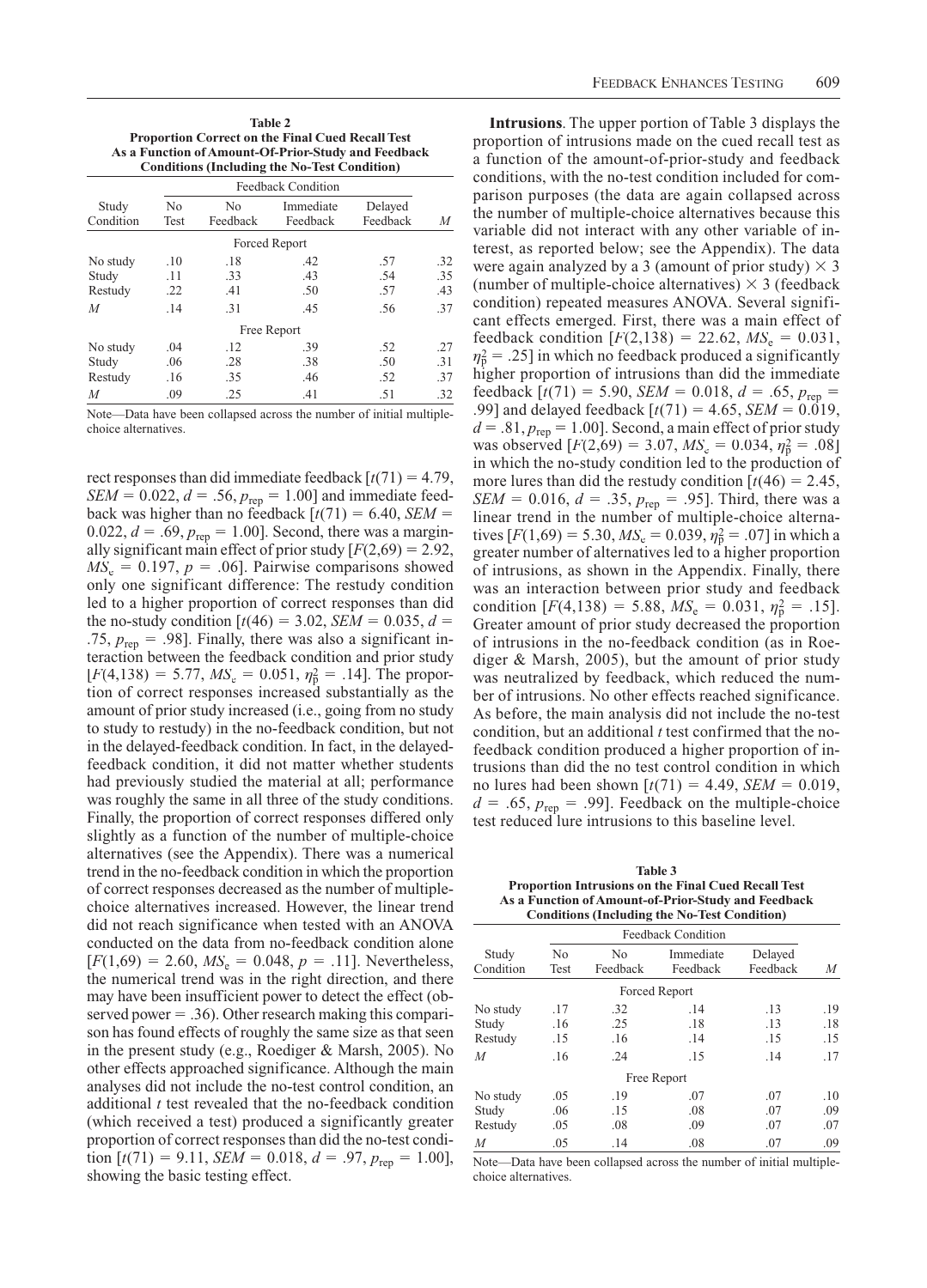## **Final Cued Recall Test: Free Report2**

In the free report phase, subjects had the option of keeping or omitting each response they made during the forced report phase. The subsequent analysis focuses on the responses that subjects chose to keep in order to examine the extent to which students believed that the information learned on the multiple-choice test was true. The free report phase follows the forced report phase and could be affected by the earlier phase, so the data and analysis presented below should be interpreted with this influence in mind.

**Correct responses**. The lower portion of Table 2 displays the proportion of correct responses kept during the free report phase as a function of prior study and feedback condition (including the no-test condition for comparison).<sup>3</sup> A 3 (amount of prior study)  $\times$  3 (feedback condition) repeated measures ANOVA was conducted, and it revealed the same effects as did the forced report analysis: a main effect of feedback condition  $[F(2,138) = 77.634, MS_e]$ 0.017,  $\eta_p^2 = .53$ ], a marginally significant main effect of prior study  $[F(2,69) = 2.762, MS_e = 0.065, p = .07]$ , and an interaction between the prior study and feedback conditions  $[F(4,138) = 6.053, M S<sub>e</sub> = 0.0167, \eta<sub>p</sub><sup>2</sup> = .15]$ . This interaction appears to be driven by the no-feedback condition in the same manner as that in the forced report data. The only difference between the forced and free results is that the proportion correct in each cell has decreased by between 3% and 6% in free report due to response withholding. When report option (forced, free) was entered into the analysis as a within-subjects variable, a main effect of report option did emerge  $[F(1,69) = 82.67, MS_e = 0.004,$  $\eta_p^2 = .55$ ], indicating that free report instructions led to a reduction in the proportion of correct responses. Report option did not interact with any of the other factors.

**Intrusions**. The lower portion of Table 3 displays the proportion of intrusions kept during the free report phase as a function of the prior-study and feedback conditions (including the no-test condition). A 3 (amount of prior study)  $\times$  3 (feedback condition) repeated measures ANOVA revealed a main effect of feedback condition  $[F(2,138)]$ 16.65,  $MS_e = 0.007$ ,  $\eta_p^2 = .19$ ] and an interaction between prior study and feedback condition  $[F(4,138) = 4.352]$ ,  $MS_e = 0.007$ ,  $\eta_p^2 = .11$ ]. This interaction probably represents the differential effect of the amount of prior study on the no-feedback condition. A greater amount of prior study decreased the proportion of intrusions in the no-feedback condition, but had no effect on any of the other feedback conditions. Overall, students managed to reduce the proportion of intrusions relative to the forced report phase, and the magnitude of this reduction differed slightly across the feedback conditions. When report option (forced, free) was entered into the analysis, a main effect of report option emerged  $[F(1,69) = 229.90, MS_e = 0.005, \eta_p^2 = .77]$ , indicating that subjects were able to reduce the proportion of intrusions in free report as opposed to forced report. Report option did not interact with any of the other factors.

## **Final Cued Recall: Confidence**

Performance on the final cued recall test was compared with the confidence estimate given by subjects during the forced report phase. The subjects were asked to rate their confidence in each response on a scale of 0–100, in which "0" indicated no confidence (i.e., a pure guess) and "100" indicated that the response was definitely correct. Of interest was whether any of the manipulated variables would influence the subjects' ability to assess the accuracy of their knowledge. Feedback on the multiple-choice test increased the subjects' ability to assess the accuracy of their responses on the cued recall test, as indicated by the absolute correspondence between proportion correct and confidence estimate. The overall mean proportions correct for the delayed-feedback  $(M = .56)$  and immediate-feedback  $(M = .49)$  conditions were almost identical to the mean confidence estimate (means of 55 and 46, respectively). In contrast, the overall mean proportion correct in the notest ( $M = .14$ ) and no-feedback ( $M = .31$ ) conditions was lower than the mean confidence estimate (means of 23 and 39, respectively), indicating overconfidence. The relationship between performance and confidence did not differ as a function of any of the other variables.

Mean confidence estimates were also computed for the intrusions produced on the forced cued recall test. Numerically, there was little difference between the confidence estimates in the no-feedback  $(M = 42)$ , immediate-feedback  $(M = 38)$ , and delayed-feedback  $(M = 38)$  conditions. However, subjects assigned greater confidence to intrusions produced in these three conditions (overall  $M = 39$ ) than to those in the no-test condition  $(M = 26)$   $\lceil t(71) \rceil$ 4.11, *SEM* = 2.98,  $d = .56$ ,  $p_{rep} = .99$ ]. Thus, prior exposure to lure items on the multiple-choice test seemed to increase confidence in the intrusion responses.

#### **Conditional Analyses4**

Conditional analyses were conducted to investigate the relationship between performance on the initial multiple-choice test and on the final cued recall test. Of interest was how response outcome on the multiple-choice test (correct–incorrect) influenced the production of correct responses on the final cued recall test as a function of the amount-of-prior-study and testing conditions. One question was whether the overall pattern of results obtained in the main analyses (e.g., the superiority of delayed feedback) would hold for both items that were initially correct and those that were incorrect. For the purposes of these conditional analyses, the data were again collapsed across the number of multiple-choice alternatives.

Table 4 displays the proportion of correct responses on the cued recall test for items that were correctly and incorrectly answered on the initial multiple-choice test as a function of prior-study and feedback conditions. For items that were answered correctly on the multiple-choice test, delayed feedback led to a higher proportion of correct responses on the cued recall test than did immediate feedback, which in turn produced a higher proportion than did no feedback. For the most part, increases in the amount of prior study had little effect on the maintenance of correct responses from multiple choice to final cued recall. The only exception was the no-study–no-feedback condition, which produced a much lower proportion of correct responses than did the other prior-study conditions that did not receive feedback. For items that were initially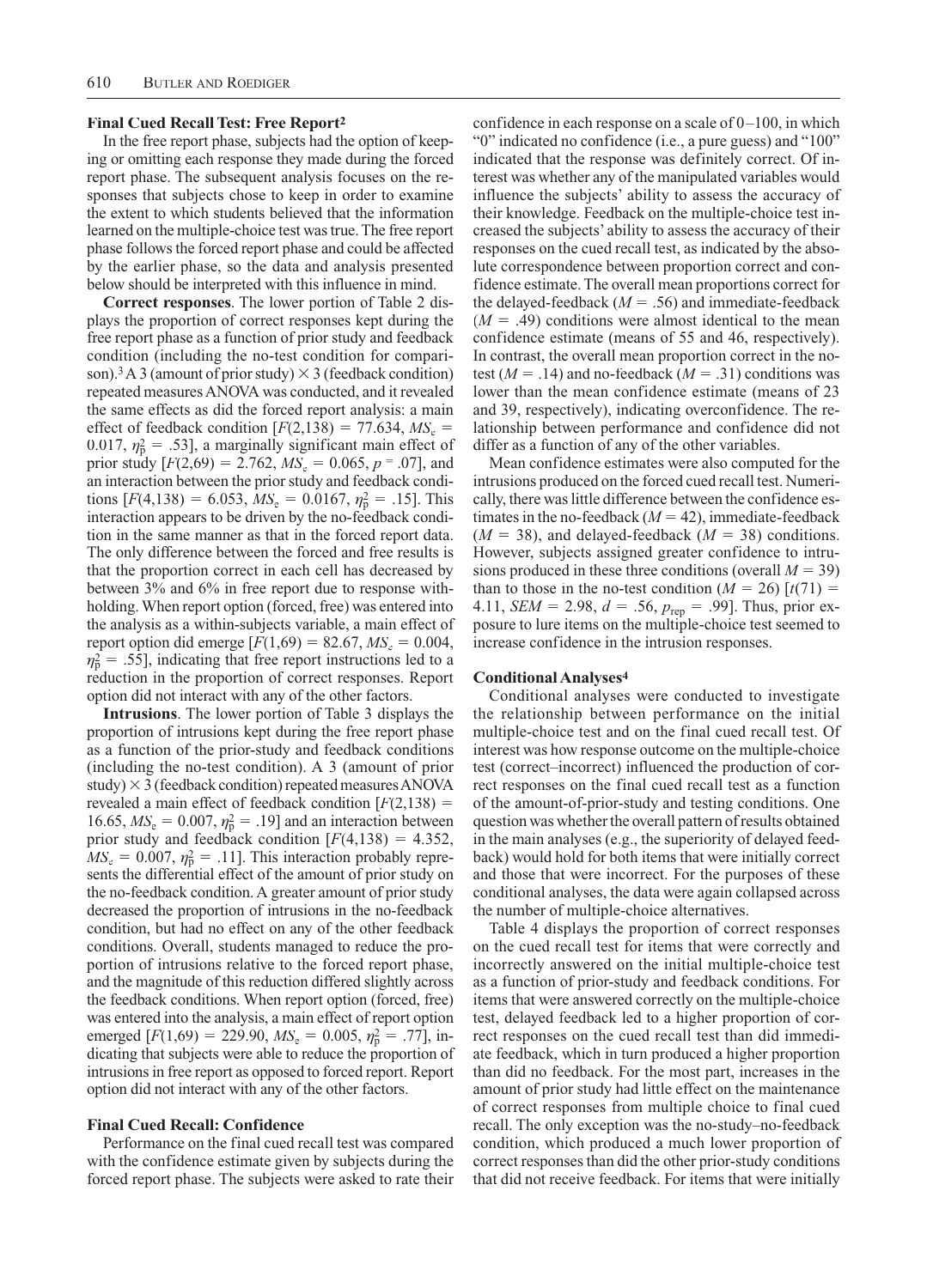#### **Table 4**

**Proportion of Correct Responses on the Final Cued Recall Test for Items That Were Correctly and Incorrectly Answered on the Initial Multiple-Choice (MC) Test As a Function of Amount-of-Prior-Study Condition and Feedback Condition**

|                    |                            | Feedback Condition    |                     |     |  |  |
|--------------------|----------------------------|-----------------------|---------------------|-----|--|--|
| Study<br>Condition | N <sub>0</sub><br>Feedback | Immediate<br>Feedback | Delayed<br>Feedback | M   |  |  |
|                    |                            | MC-Correct            |                     |     |  |  |
| No Study           | .35                        | .53                   | .61                 | .50 |  |  |
| Study              | .56                        | .52                   | .64                 | .57 |  |  |
| Restudy            | .52                        | .57                   | .62                 | .57 |  |  |
| Mean               | .50                        | .55                   | .63                 | .56 |  |  |
|                    |                            | MC-Incorrect          |                     |     |  |  |
| No Study           | .08                        | .35                   | .53                 | .31 |  |  |
| Study              | .07                        | .27                   | .41                 | .24 |  |  |
| Restudy            | .12                        | .30                   | .35                 | .25 |  |  |
| Mean               | .08                        | .31                   | .46                 | .28 |  |  |

Note—All data are for performance under forced report instructions.

answered incorrectly, a similar overall pattern emerged among the testing conditions: Delayed feedback produced the highest proportion of correct responses, followed by immediate feedback and no feedback. The amount of prior study did not have clear overall effects on performance. However, the magnitude of the differences between the testing conditions appears to be attenuated as the amount of prior study increases.

Thus, the superiority of delayed feedback in comparison with immediate feedback that emerged in the main analyses held for both items that were initially correct and those that were incorrect on the multiple-choice test. The benefit of providing feedback (either delayed or immediate) as opposed to not providing feedback also held for both sets of items. The impact of increasing the amount of prior study was less clear, but this is probably because prior study increases correct performance and decreases errors on the initial test. Of course, conditional analyses are always subject to item-selection artifacts, and the results presented previously should be interpreted with this caution in mind. Still, delayed feedback on the multiple-choice test provided consistently better performance on the final cued recall test whether or not the multiple-choice item was correctly answered.

#### **DISCUSSION**

The present experiment investigated the predictions that feedback on a multiple-choice test would enhance the testing effect for items answered correctly and reduce or eliminate negative effects on items answered incorrectly, as assessed on a cued recall test given a week later. Our findings confirmed these hypotheses. We replicated several previous findings within a single experiment and found novel interactions between two of the three variables being investigated. First, a testing effect emerged on the final cued recall test: Students performed better on items that were tested on the prior multiple-choice test than on items not initially tested, regardless of the amount of prior study or feedback. Second, when items were tested and feedback was not given, the pattern of performance on the cued recall test was largely determined by performance on the initial multiple-choice test. Greater amounts of prior study led to a higher proportion of correct responses in cued recall, but the number of multiple-choice alternatives did not have a significant effect on correct responses. Less prior study and a greater number of initial multiple-choice alternatives resulted in a higher proportion of intrusions, as in prior research (Butler et al., 2006; Roediger & Marsh, 2005). Third, the initial predictions regarding the effect of feedback on performance were substantiated: Feedback on the multiple-choice test increased the proportion of correct responses on the final cued recall test, whereas the proportion of intrusions was sharply reduced. Delayed feedback led to a higher proportion of correct responses than did immediate feedback, but both feedback schedules were equally effective at reducing the amount of misinformation acquired. Finally, when given the option of free report, subjects succeeded in reducing the proportion of intrusions reported; however, they also eliminated many correct responses. These results are discussed further in the subsequent sections, focusing first on the learning and retention of correct responses and then on the acquisition of misinformation. After placing the results in the context of other studies, we will conclude by discussing the implications of this research for educational practice.

# **The Learning and Retention of Correct Responses**

We first consider performance in the no-feedback condition, which was conceptually the most similar to previous studies (Butler et al., 2006; Roediger & Marsh, 2005). Just as in the initial multiple-choice test, the proportion of correct responses on the cued recall test was influenced by both the amount of prior study and the number of multiple-choice alternatives. A greater amount of prior study led to a higher proportion of correct responses, replicating Roediger and Marsh (2005), who included a study–no study manipulation. The restudy condition in our experiment extends their finding by showing that increasing the amount of prior study (by selective restudying of facts) can enhance recall. Increasing the number of multiple-choice alternatives led to a lower proportion of correct responses on the cued recall test, but not significantly so. Previous studies have found significant effects in which a greater number of alternatives led to a lower proportion of correct responses on a subsequent recall test (e.g., Butler et al., 2006; Roediger & Marsh, 2005; but see Whitten & Leonard, 1980). However, these effects tend to be relatively small in size, presumably because as more lures are included, the plausibility of each additional lure decreases. Nevertheless, the numerical trend was in the predicted direction in the present study, suggesting that greater power may have been needed to detect this effect.

When compared with the no-test condition, the nofeedback condition also shows the mnemonic benefit of taking a prior multiple-choice test. Retrieval of the correct response on the multiple-choice test helped students to learn and retain that response, which is no surprise because the testing effect is generally quite robust (see Roediger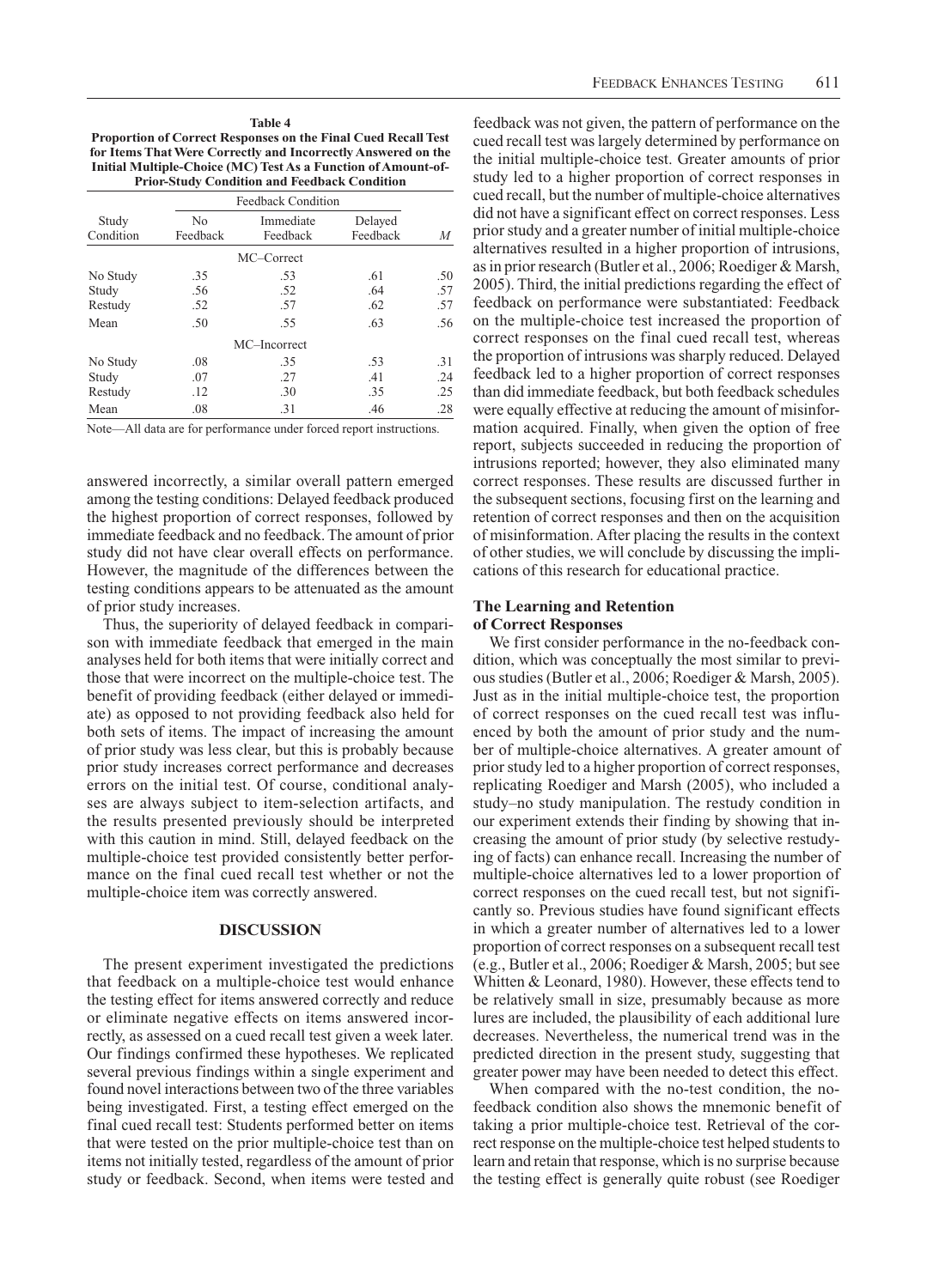& Karpicke, 2006a). However, a more stringent way of assessing the benefits of testing is to take into account any negative effect that occurs as a result of multiple-choice testing. When both correct responses and intrusions are considered, there is usually still a net benefit of testing (see, e.g., Roediger & Marsh, 2005). Thus, it is surprising to find that in the no-study–no-feedback condition of the present experiment, the proportion of intrusions produced  $(M = .32)$  was substantially greater than the proportion of correct responses ( $M = .18$ ). Although the no-study–notest condition produced fewer correct responses  $(M = .10)$ , it also produced fewer (spontaneous) intrusions  $(M = .17)$ . In other words, if students had not studied the material, they would have been worse off if they were tested than if not tested. Although a net benefit of prior testing was obtained in the study and restudy conditions, this negative effect of testing in this one condition is particularly important, because it indicates that there is a point at which multiplechoice testing ceases to be beneficial to students.

The testing effect observed in comparing the no-test and no-feedback conditions was enhanced by the provision of feedback. Both immediate and delayed feedback led to large gains in the proportion of correct responses on the cued recall test in comparison with the no-feedback condition. The added benefit of feedback is likely due to the correction of errors (Butterfield & Metcalfe, 2001; Pashler et al., 2005) and the maintenance of correct responses that otherwise might have been forgotten or switched to an attractive alternative (Butler et al., in press). Greater amounts of prior study led to a small increase in the proportion of correct responses in the immediate-feedback condition, but had no effect on the delayed-feedback condition (although the interaction was not statistically significant;  $p = .11$ ). Assuming the differential effect exists, a possible explanation derives from the *interference-perseveration theory* (Kulhavy, 1977; Kulhavy & Anderson, 1972; Kulhavy & Stock, 1989). According to this theory, immediate feedback produces response competition when the correct response is presented immediately after an incorrect response is made. With a greater amount of prior study, fewer incorrect responses are made; therefore, the potential for response competition to occur should decrease. In contrast, a delay in the presentation of feedback may allow incorrect responses to dissipate, making the correct response easier to learn and negating the impact of any differences in the number of incorrect responses made.

In accordance with this theory, the timing of feedback also had a large influence on the learning and retention of correct responses. Delayed feedback led to a higher proportion of correct responses (overall  $M = .56$ ) than did immediate feedback (overall  $M = .45$ ). The superiority of delayed feedback in the present results can best be explained by invoking two different—but compatible—theories. First, as was just noted, the interference-perseveration theory offers an explanation for why delayed feedback might also benefit initially incorrect responses (Kulhavy, 1977; Kulhavy & Anderson, 1972; Kulhavy & Stock, 1989). As explained above, this theory revolves around the idea that immediate feedback produces competition between the incorrect response and the presented correct response. Accordingly, delayed feedback is more effective because it allows incorrect responses to dissipate, making the correct response easier to learn. A second theory posits that delayed feedback leads to better subsequent recall because it provides an additional spaced presentation of the material. The superiority of spaced (or distributed) study in comparison with massed study for enhancing the retention of verbal material has been well established (see Cepeda, Pashler, Vul, Wixted, & Rohrer, 2006, for a review). If a correct response to a test question is considered a study trial, then immediate feedback represents a massed study trial, and delayed feedback represents a spaced study trial. Thus, delayed feedback should be superior to immediate feedback for initially correct responses, but equally effective for initially incorrect responses for which both feedback timings would represent a spaced study trial (see, e.g., McConnell, Hunt, & Smith, 2006). However, delayed feedback led to a higher proportion of correct responses in the present study regardless of whether the initial response was correct or incorrect. Importantly, these two theories are not mutually exclusive, because the spaced presentation and interference-perseveration theories focus on the effect of feedback timing after correct and incorrect responses, respectively. Therefore, a combination of the two theories provides a comprehensive account of the present results.

As a final consideration, feedback also helped students to better gauge the accuracy of their responses on the final cued recall test. Students' ability to differentiate between correct and incorrect responses was explored through the absolute correspondence between the confidence estimates and the proportion of correct responses. This analysis revealed that subjects were almost perfectly calibrated for items in the delayed-feedback condition and only slightly overconfident in the immediate-feedback condition. However, students were highly overconfident in the no-test and no-feedback conditions. Thus, testing with feedback also helps students to judge better what they know and what they do not know.

## **The Acquisition of Misinformation**

Focusing first on the no-feedback condition, the proportion of intrusions produced on the forced report phase of the cued recall test was heavily influenced by both the prior study and number of alternatives variables. Decreasing the amount of prior study and/or increasing the number of alternatives led to a higher proportion of intrusions, replicating previous research (Butler et al., 2006; Roediger & Marsh, 2005). The overall pattern of intrusions closely resembled the incorrect response data from the multiplechoice test, suggesting that performance on the multiplechoice test mediated the influence of these two variables on the acquisition of misinformation. This conclusion is bolstered by the fact that 75% of the intrusions produced in the no-feedback condition were lures that had been (incorrectly) selected on the initial multiple-choice test (the other 25% were initially correct responses that were subsequently switched to lures on the cued recall test; see Butler et al., in press). Interestingly, the amount of misinformation acquired varied widely among the different conditions: Over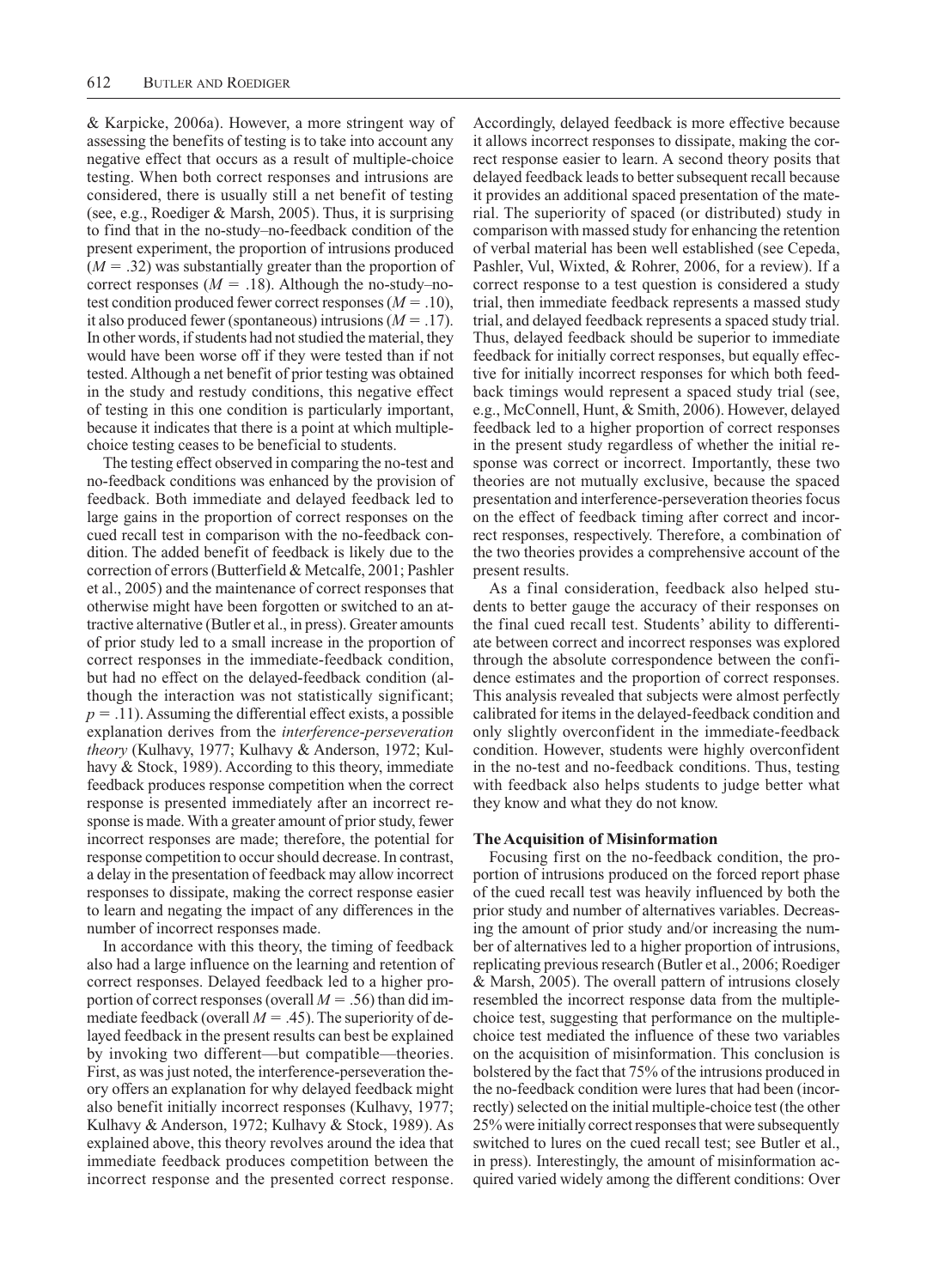a third of the responses in the no-study–six-alternative condition were intrusions  $(M = .38)$ , whereas only a rather small proportion in the restudy–two-alternative condition were intrustions  $(M = .14)$ . Note that the latter proportion was no greater than the overall mean in the no-test  $(M = .16)$  and feedback conditions (immediate feedback,  $M = .15$ ; delayed feedback,  $M = .14$ ). Theoretically, intrusions on the cued recall test likely result from lure responses blocking previously learned correct responses (or causing them to be unlearned), similar to the retroactive interference created in the misinformation paradigm (Loftus, Miller, & Burns, 1978) or the in classic A–B, A–D interference paradigm (McGeoch, 1932). Alternatively, the correct response may never have been learned, and people may just have guessed and learned the wrong response as a result. However, research suggests that errors resulting from faulty reasoning are much more likely to persist than are guesses (Huelser & Marsh, 2006).

When feedback was provided after the multiple-choice test, a very different pattern of results emerged. First, the overall amount of misinformation acquired was sharply reduced. Second, the effects observed in the no-feedback condition were neutralized: Neither the amount of prior study nor the number of multiple-choice alternatives had an influence on the proportion of intrusions produced. Armed with knowledge about whether their response was correct or incorrect (as well as the correct answer), subjects were able to correct many of their errors and refrain from producing the lures on the cued recall test. This result fits nicely with previous investigations that have demonstrated the error-correcting function of feedback (e.g., Butterfield & Metcalfe, 2001; Pashler et al., 2005). Furthermore, the timing of the feedback did not seem to matter: Immediate and delayed feedback were equally effective at reducing the amount of misinformation acquired. It might be argued that even with feedback, multiple-choice tests were harmful because a small but sizeable number of intrusions were produced (overall  $M = .15$ ) even with feedback on the multiple-choice test. However, we believe that this implication is erroneous; if the proportion of intrusions spontaneously produced in the no-test condition  $(M = .16)$  is used as a baseline, then it is clear that taking a multiple-choice test with feedback is no more harmful than not taking a multiple-choice test at all.

Another goal of the experiment was to investigate the extent to which students believe that the misinformation acquired from the multiple-choice test is true. Students' confidence estimates for intrusions indicated roughly the same level of confidence regardless of whether or not they had received feedback. This result indicates that feedback works in an all-or-none manner: If students do not successfully correct the error, then feedback does not diminish the potency of the misinformation. The only obvious difference in confidence estimates for intrusions was between the no-test condition  $(M = 26)$  and the other three testing conditions (overall  $M = 39$ ), indicating that prior exposure to lures led to greater confidence in intrusions in comparison with intrusions that were spontaneously produced (presumably due to the familiarity of the lures). When students were allowed to revisit their forced report responses and omit any responses they believed to be incorrect, they succeeded in reducing the proportion of intrusions, more than halving the number of lure items reported. However, this reduction in the proportion of intrusions was roughly equivalent across all the conditions, and the same overall pattern of effects that was obtained under forced report remained. That is, the no-feedback condition still produced the highest proportion of intrusions in comparison with the other conditions, and this proportion increased as the amount of prior study decreased. Remarkably, even under free report, subjects in the no-study–no-feedback condition decided to keep a large proportion of intrusions (*M* .19). Overall, these results indicate that students strongly believed in the veracity of misinformation acquired during the multiple-choice test.

#### **Implications for Educational Practice**

The present experiment demonstrates that students acquire both correct and incorrect information from multiple-choice tests. Taking a multiple-choice test leads to a substantial benefit in retention of correct responses, but the exposure to misinformation in the form of multiple-choice lure items can lead to the intrusion of these lures on a subsequent test, especially when the lure is (incorrectly) endorsed on the initial multiple-choice test. The magnitude of these positive and negative effects is greater with little prior study and with increasing numbers of lures on the multiple-choice test. If the material has not been sufficiently studied prior to taking a multiple-choice test, or a test is made more difficult by increasing the number of alternatives, students acquire a greater amount of misinformation. Although these two factors have been emphasized in the present study, any factor that negatively affects performance on a multiple-choice test (e.g., test anxiety, time restrictions, increasing the attractiveness of lures, etc.) will probably have the same effect.

A pragmatic solution to the possible negative effects of multiple-choice tests is to ensure that students always receive feedback after testing. Feedback enhances the positive effects of taking a test and helps students correct their errors, thereby reducing the acquisition of misinformation. The latter outcome is especially important when the same questions and alternatives from a first test are reused on a later test, because the production of misinformation often increases the chance that it will be produced again on a later test (Roediger, Jacoby, & McDermott, 1996; Roediger, Wheeler, & Rajaram, 1993). One positive aspect of the present results is that feedback need not be given immediately; a delay in the presentation of feedback seems to be beneficial to learning. Of course, in our conditions, what we are calling delayed feedback is what many instructors who cannot use computerized testing would see as immediate feedback; students in our delayed feedback condition were actually given feedback soon after taking the test (but not immediately after answering each item). Further research will be needed to determine if feedback may cease to be effective if it is delayed for too long. For example, in many classroom settings, feedback on a test is provided a week or two after the test is given, in order to permit time for grading the test. Would feedback under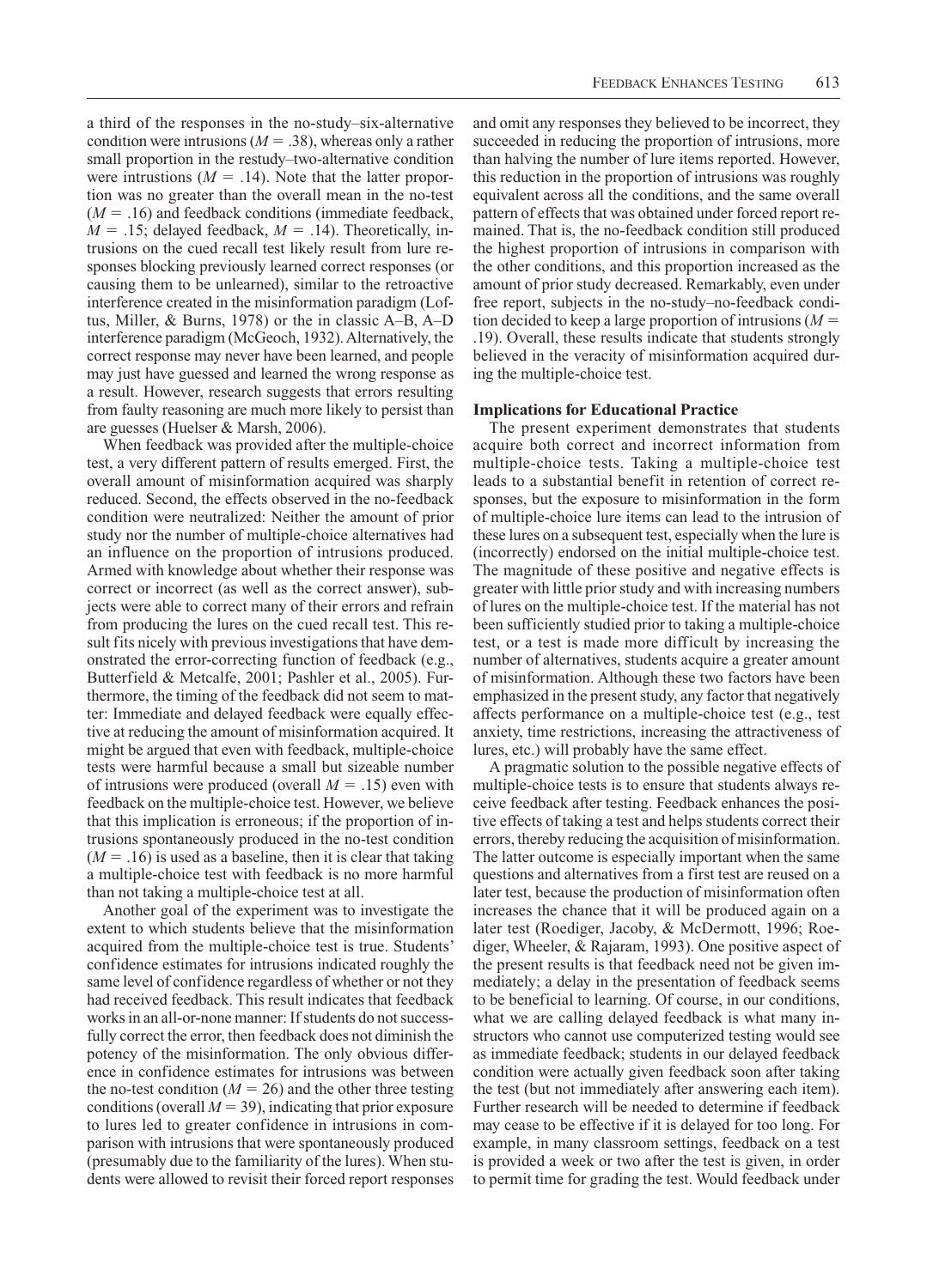these conditions lose its effectiveness or be even more effective?

One final consideration involves the type of to-belearned information used in the present study. Although our test questions focused on relatively basic factual information, the results of the present study probably extend to more complex conceptual information as well. The critical mechanism for promoting the retention of information is the successful retrieval of that information. Thus, if a test leads students to successfully retrieve conceptual information, then the retention of that conceptual information will be enhanced. Indeed, there is some evidence to suggest that testing on conceptual information leads to even bigger testing effects (Wildman & McDaniel, 2007). Marsh, Roediger, Bjork, and Bjork (2007) reported that both positive and negative effects of multiple-choice testing were apparent in complex materials when no feedback was given. We expect that effects of feedback would diminish errors in these complex materials—as with our current factual materials—but testing this conjecture must await future research.

In summary, the present research highlights the importance for educators to provide (briefly) delayed feedback following multiple-choice tests in order to maintain correct answers and to correct erroneous answers. Even students who have not studied the material thoroughly will benefit, at least for the information that is tested. Our results provide further evidence for the importance of judicious testing in order to enhance educational performance.

#### **AUTHOR NOTE**

We thank Patrick Flanagan for his help in collecting data. This research was supported with a Collaborative Activity Award from the James S. McDonnell Foundation and Grant R305H030339 from the Institute of Education Sciences. Correspondence may be addressed to A. C. Butler, Department of Psychology, Campus Box 1125, Washington University, One Brookings Drive, St. Louis, MO 63139-4899 (e-mail: butler@wustl.edu).

#### **REFERENCES**

- Agarwal, P. K., Karpicke, J. D., Kang, S. H. K., Roediger, H. L., III & McDermott, K. B. (in press). Examining the testing effect with open- and closed-book tests. *Applied Cognitive Psychology*.
- American Psychological Association (2002). *Ethical priniciples of psychologists and code of conduct*. Retrieved June 1, 2003, from www .apa.org/ethics/code2002.html.
- ANGELL, G. W. (1949). The effect of immediate knowledge of quiz results on final examination scores in freshman chemistry. *Journal of Educational Research*, **42**, 391-394.
- Bangert-Drowns, R. L., Kulik, C. C., Kulik, J. A., & Morgan, M. (1991). The instructional effect of feedback in test-like events. *Review of Educational Research*, **61**, 213-238.
- Bangert-Drowns, R. L., Kulik, J. A., & Kulik, C. C. (1991). Effects of frequent classroom testing. *Journal of Educational Research*, **85**, 89-99.
- BOURNE, L. E., Jr. (1957). Effect of information feedback and task complexity on the identification of concepts. *Journal of Experimental Psychology*, **54**, 201-207.
- Brackbill, Y., Bravos, A., & Starr, R. H. (1962). Delay-improved retention of a difficult task. *Journal of Comparative & Physiological Psychology*, **55**, 947-952.
- Brown, A. S. (1988). Experiencing misspellings and spelling performance: Why wrong isn't right. *Journal of Educational Psychology*, **80**, 488-494.
- Brown, A. S., Schilling, H. E. H., & Hockensmith, M. L. (1999).

The negative suggestion effect: Pondering incorrect alternative may be hazardous to your knowledge. *Journal of Educational Psychology*, **91**, 756-764.

- Butler, A. C., Karpicke, J. D., & Roediger, H. L., III (2007). The effect of type and timing of feedback on learning from multiple-choice tests. *Journal of Experimental Psychology: Applied*, **13**, 273-281.
- Butler, A. C., Karpicke, J. D., & Roediger, H. L., III (in press). Correcting a metacognitive error: Feedback enhances retention of low confidence correct responses. *Journal of Experimental Psychology: Learning, Memory, & Cognition*.
- Butler, A. C., Marsh, E. J., Goode, M. K., & Roediger, H. L., III (2006). When additional multiple-choice lures aid versus hinder later memory. *Applied Cognitive Psychology*, **20**, 941-956.
- BUTLER, A. C., & ROEDIGER, H. L., III (2007). Testing improves longterm retention in a simulated classroom setting. *European Journal of Cognitive Psychology*, **19**, 514-527.
- BUTTERFIELD, B., & METCALFE, J. (2001). Errors committed with high confidence are hypercorrected. *Journal of Experimental Psychology: Learning, Memory, & Cognition*, **27**, 1491-1494.
- CARRIER, M., & PASHLER, H. (1992). The influence of retrieval on retention. *Memory & Cognition*, **20**, 633-642.
- Cepeda, N. J., Pashler, H., Vul, E., Wixted, J. T., & Rohrer, D. (2006). Distributed practice in verbal recall tasks: A review and quantitative synthesis. *Psychological Bulletin*, **132**, 354-380.
- Dempster, F. N. (1989). Spacing effects and their implications for theory and practice. *Educational Psychology Review*, **1**, 309-330.
- Duchastel, P. C., & Nungester, R. J. (1982). Testing effects measured with alternate test forms. *Journal of Educational Research*, **75**, 309-313.
- Foos, P. W., & Fisher, R. P. (1988). Using tests as learning opportunities. *Journal of Educational Psychology*, **80**, 179-183.
- FREDERIKSEN, N. (1984). The real test bias: Influences of testing on teaching and learning. *American Psychologist*, **39**, 193-202.
- Geisser, S., & Greenhouse, S. W. (1958). An extension of Box's results on the use of *F* distribution in multivariate analysis. *Annals of Mathematical Statistics*, **29**, 885-891.
- Gilman, D. A. (1969). Comparison of several feedback methods for correcting errors by computer-assisted instruction. *Journal of Educational Psychology*, **60**, 503-508.
- Glover, J. A. (1989). The "testing" phenomenon: Not gone but nearly forgotten. *Journal of Educational Psychology*, **81**, 392-399.
- Huelser, B. J., & Marsh, E. J. (2006, November). *Does guessing on a multiple-choice test affect later cued recall?* Poster session presented at the annual meeting of the Psychonomic Society, Houston, TX.
- JACOBY, L. L., & HOLLINGSHEAD, A. (1990). Reading student essays may be hazardous to your spelling: Effects of reading incorrectly and correctly spelled words. *Canadian Journal of Psychology*, **44**, 345-358.
- Jones, H. E. (1923–1924). The effects of examination on the performance of learning. *Archives of Psychology*, **10**, 1-70.
- Killeen, P. R. (2005). An alternative to null-hypothesis significance tests. *Psychological Science*, **16**, 345-353.
- KORIAT, A., & GOLDSMITH, M. (1994). Memory in naturalistic and laboratory contexts: Distinguishing the accuracy-oriented and quantityoriented approaches to memory assessment. *Journal of Experimental Psychology: General*, **123**, 297-315.
- KORIAT, A., & GOLDSMITH, M. (1996). Monitoring and control processes in strategic regulation of memory accuracy. *Psychological Review*, **103**, 490-517.
- Kulhavy, R. W. (1977). Feedback in written instruction. *Review of Educational Research*, **47**, 211-232.
- Kulhavy, R. W., & Anderson, R. C. (1972). Delay-retention effect with multiple-choice tests. *Journal of Educational Psychology*, **63**, 505-512.
- KULHAVY, R. W., & STOCK, W. A. (1989). Feedback in written instruction: The place of response certitude. *Educational Psychology Review*, **1**, 279-308.
- KULIK, J. A., & KULIK, C. C. (1988). Timing of feedback and verbal learning. *Review of Educational Research*, **58**, 79-97.
- LOFTUS, E. F., MILLER, D. G., & BURNS, H. J. (1978). Semantic integration of verbal material into a visual memory. *Journal of Experimental Psychology: Human Learning & Memory*, **4**, 19-31.
- Marsh, E. J., Meade, M. L., & Roediger, H. L., III (2003). Learning facts from fiction. *Journal of Memory & Language*, **49**, 519-536.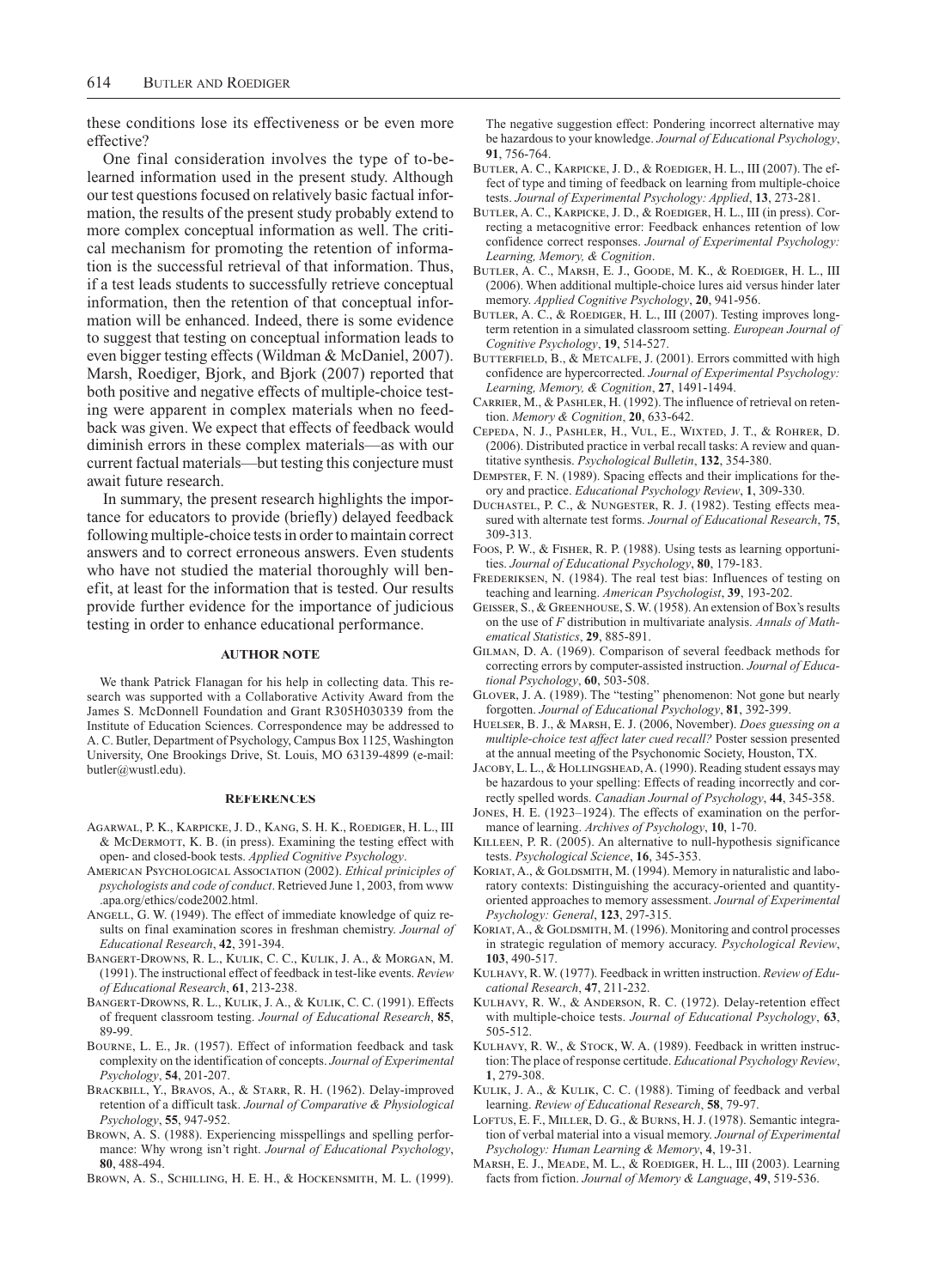- Marsh, E. J., Roediger, H. L., III, Bjork, R. A., & Bjork, E. L. (2007). The memorial consequences of multiple-choice testing. *Psychonomic Bulletin & Review*, **14**, 194-199.
- McConnell, M. D., Hunt, R. R., & Smith, R. E. (2006, May). *Differential effects of immediate and delayed feedback on test performance*. Paper presented at the annual meeting of the Midwestern Psychological Society, Chicago, IL.
- McDaniel, M. A., Anderson, J. L., Derbish, M. H., & Morrisette, N. (2007). Testing the testing effect in the classroom. *European Journal of Cognitive Psychology*, **19**, 494-513.
- McDaniel, M. A., & Fisher, R. P. (1991). Test and test feedback as learning sources. *Contemporary Educational Psychology*, **16**, 192-201.
- McDaniel, M. A., & Masson, M. E. J. (1985). Altering memory representations through retrieval. *Journal of Experimental Psychology: Learning, Memory, & Cognition*, **11**, 371-385.
- McGeoch, J. A. (1932). Forgetting and the law of disuse. *Psychological Review*, **39**, 352-370.
- McKeachie, W. J. (1999). *Teaching tips: Strategies, research, and theory for college and university teachers* (10th ed.). Boston: Houghton Mifflin.
- Paige, D. D. (1966). Learning while testing. *Journal of Educational Research*, **59**, 276-277.
- PASHLER, H., CEPEDA, N. J., WIXTED, J. T., & ROHRER, D. (2005). When does feedback facilitate learning of words? *Journal of Experimental Psychology: Learning, Memory, & Cognition*, **31**, 3-8.
- Roediger, H. L., III, Jacoby, J. D., & McDermott, K. B. (1996). Misinformation effects in recall: Creating false memories through repeated retrieval. *Journal of Memory & Language*, **35**, 300-318.
- ROEDIGER, H. L., III, & KARPICKE, J. D. (2006a). The power of testing memory: Basic research and implications for educational practice. *Perspectives on Psychological Science*, **1**, 181-210.
- ROEDIGER, H. L., III, & KARPICKE, J. D. (2006b). Test-enhanced learning: Taking memory tests improves long-term retention. *Psychological Science*, **17**, 249-255.
- ROEDIGER, H. L., III, & MARSH, E. J. (2005). The positive and negative consequences of multiple-choice testing. *Journal of Experimental Psychology: Learning, Memory, & Cognition*, **31**, 1155-1159.
- ROEDIGER, H. L., III, & PAYNE, D. G. (1985). Recall criterion does not affect recall level or hypermnesia: A puzzle for generate/recognize theories. *Memory & Cognition*, **13**, 1-7.
- Roediger, H. L., III, Wheeler, M. A., & Rajaram, S. (1993). Remembering, knowing and reconstructing the past. In D. L. Medin (Ed.), *The psychology of learning and motivation: Advances in research and theory* (Vol. 30, pp. 97-134). New York: Academic Press.
- SCHNEIDER, W., ESCHMAN, A., & ZUCCOLOTTO, A. (2002). E-Prime reference guide. Pittsburgh: Psychology Software Tools, Inc.
- SCHOOLER, J. W., FOSTER, R. A., & LOFTUS, E. F. (1988). Some deleterious consequences of the act of recollection. *Memory & Cognition*, **16**, 243-251.
- SCHROTH, M. L. (1977). Effects of informative feedback and active training upon concept attainment. *Psychological Reports*, **40**, 647-653.
- Skinner, B. F. (1954). The science of learning and the art of teaching. *Harvard Educational Review*, **24**, 86-97.
- STURGES, P. T. (1969). Verbal retention as a function of the informativeness and delay of informative feedback. *Journal of Educational Psychology*, **60**, 11-14.
- Sullivan, H. J., Schutz, R. E., & Baker, R. L. (1971). Effects of re-

inforcement contingencies. *American Educational Research Journal*, **8**, 135-141.

- Surber, J. R., & Anderson, R. C. (1975). Delay-retention effect in natural classroom settings. *Journal of Educational Psychology*, **67**, 170-173.
- Tait, K., Hartley, J. R., & Anderson, R. C. (1973). Feedback procedures in computer-assisted arithmetic instruction. *British Journal of Educational Psychology*, **43**, 161-171.
- Toppino, T. C., & Luipersbeck, S. M. (1993). Generality of the negative suggestion effect in objective tests. *Journal of Educational Psychology*, **86**, 357-362.
- Tulving, E. (1967). The effects of presentation and recall of material in free-recall learning. *Journal of Verbal Learning & Verbal Behavior*, **6**, 175-184.
- Wheeler, M. A., & Roediger, H. L., III. (1992). Disparate effects of repeated testing: Reconciling Ballard's (1913) and Bartlett's (1932) results. *Psychological Science*, **3**, 240-245.
- WHITTEN, W. B., & LEONARD, J. M. (1980). Learning from tests: Facilitation of delayed recall by initial recognition alternatives. *Journal of Experimental Psychology: Human Learning & Memory*, **6**, 127-134.
- Wildman, K., & McDaniel, M. A. (2007, August). *Test-enhanced learning for facts and concepts*. Poster session presented at the annual meeting of the American Psychological Association, San Francisco.

#### **NOTES**

1. Performance in a given response category is dependent on performance in the other two response categories (e.g., the proportion of incorrect other responses is necessarily determined by the proportion correct and intrusions). The analysis of incorrect other responses is not reported because the measure was not of primary interest and would be redundant with other measures, but the data can be found in the Appendix. We include the Appendix to provide a complete summary of the forced recall results.

2. As in the forced report phase, there were three possible outcomes for each response: correct, intrusion, or incorrect other. However, unlike the forced report phase, these various response outcomes are potentially independent of each other because a response could also be omitted. The analyses of incorrect other responses are not presented because subjects kept very few of these responses (overall  $M = .10$ ) and there were no significant differences between any of the conditions. The proportions reported for the free report performance were computed by dividing the number of items kept by the total number of items in that condition of the experiment (i.e., not the total number of items that were kept).

3. The number of multiple-choice alternatives factor was initially included in all of the free report analyses. However, this factor did not produce any main effects and did not interact with any of the other factors. Thus, all the free report data were collapsed across the number of multiple-choice alternatives for the sake of brevity.

4. The conditional analyses were conducted on the aggregated data (i.e., across subjects) rather than the alternative method of computing conditionalized means for each individual subject. This method was used in order to avoid the problem of how to replace or estimate a mean for individual subjects when they did not produce any observations in one of the conditionalized cells (e.g., "correct on final cued recall given incorrect on initial multiple choice"). Because we used this form of analysis, inferential statistics could not be computed on the data. They should be considered descriptive.